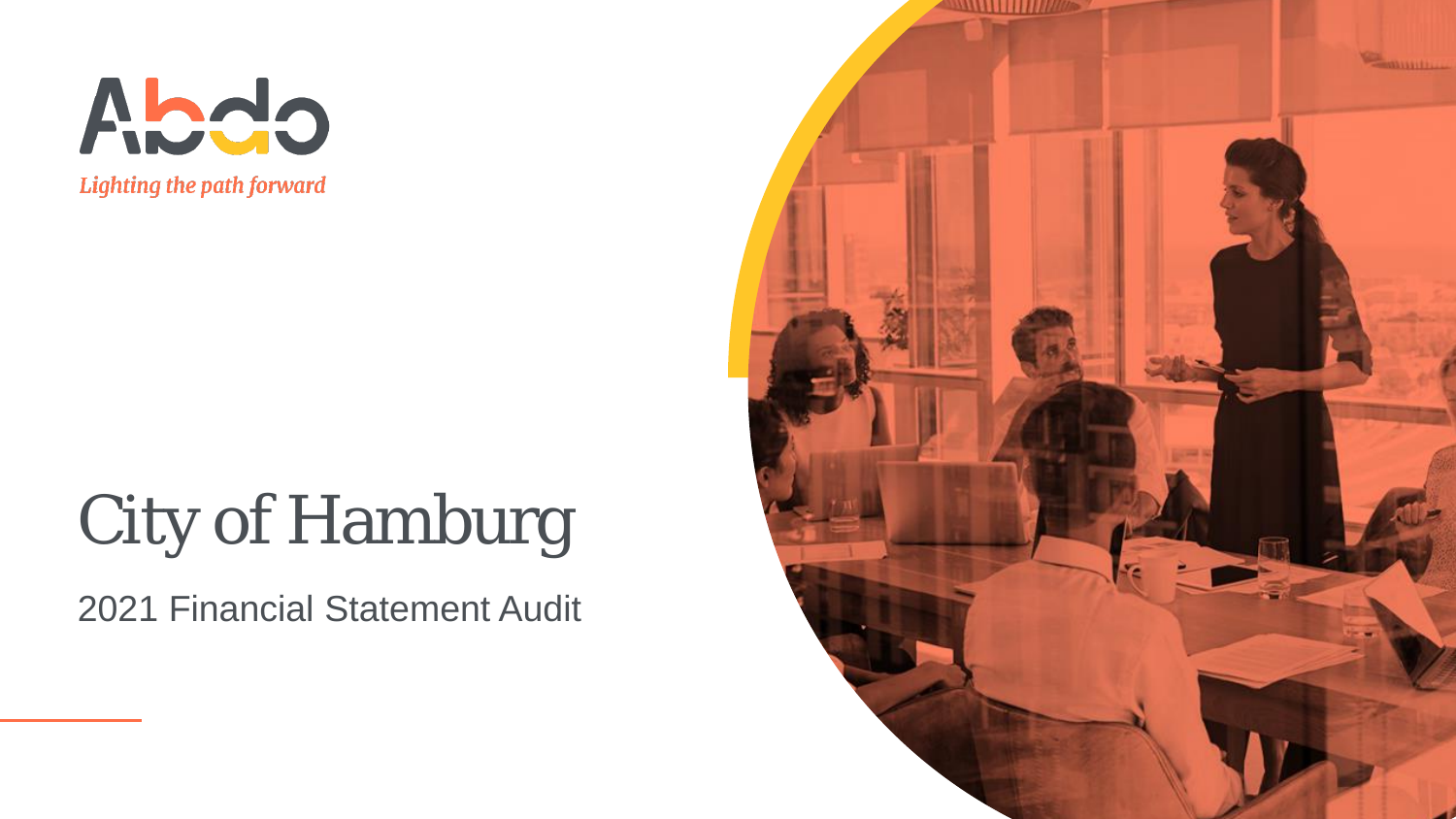## Audit Results



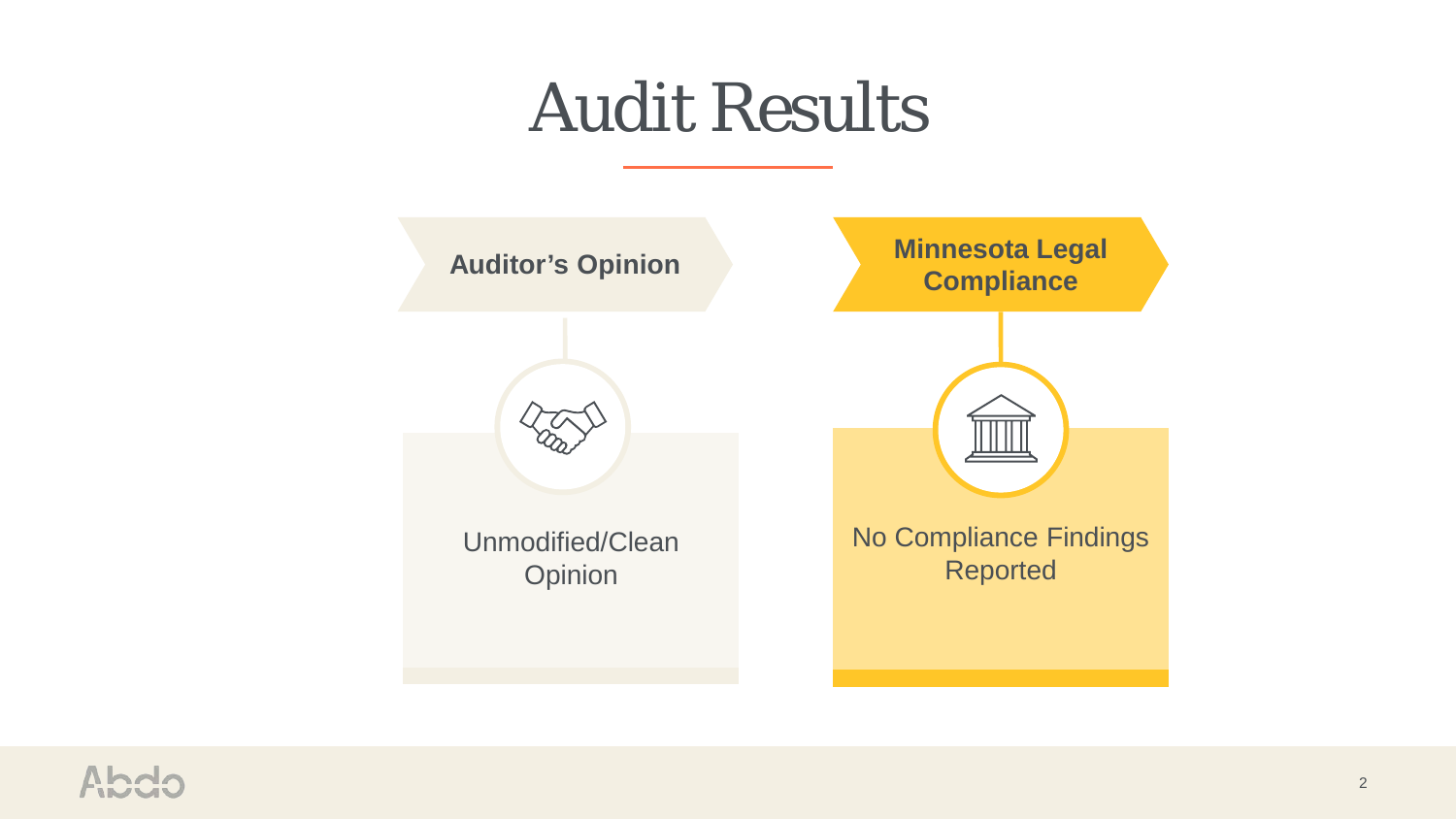## Audit Results 2021 Audit Findings

- **Preparation of Financial Statements** 
	- Internal Control Finding
- Limited Segregation of Duties
	- Internal Control Finding

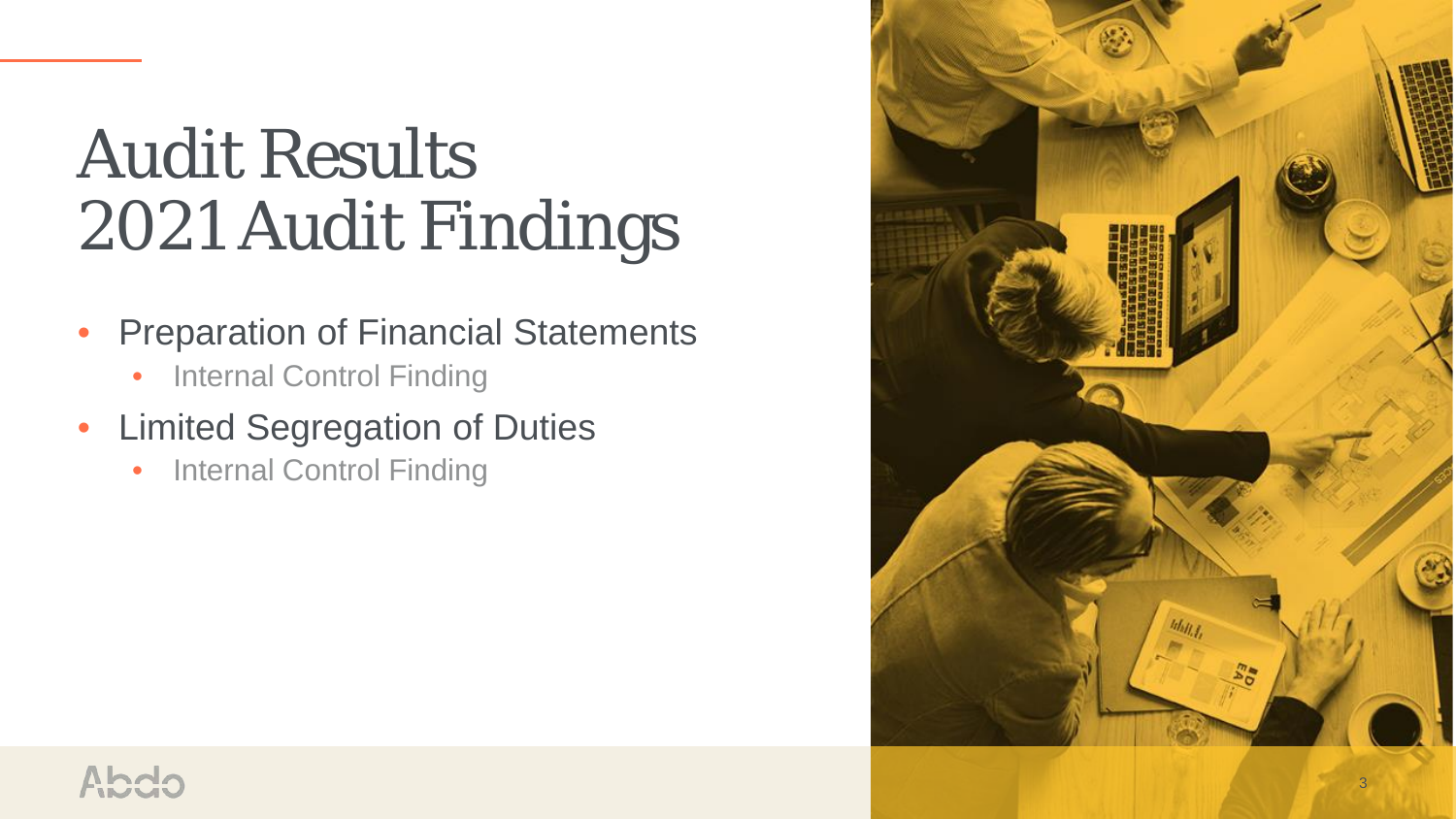## General Fund Fund Balances



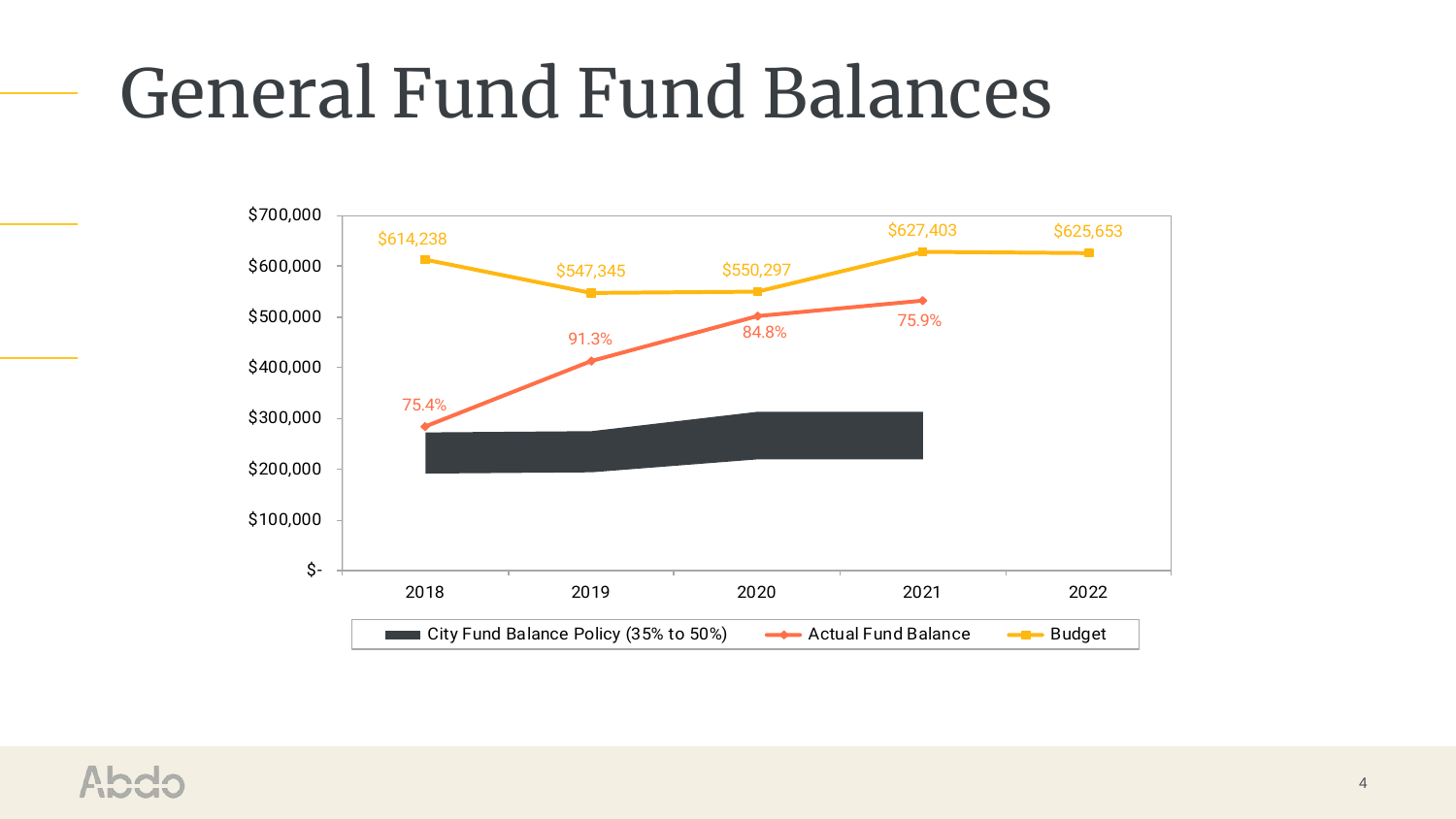# General Fund Budget to Actual

|                                             | Final           |               |                     |  |
|---------------------------------------------|-----------------|---------------|---------------------|--|
|                                             | <b>Budgeted</b> | Actual        | Variance with       |  |
|                                             | Amounts         | Amounts       | <b>Final Budget</b> |  |
|                                             |                 |               |                     |  |
| <b>Revenues</b>                             | \$<br>539,824   | S.<br>718,128 | \$<br>178,304       |  |
| <b>Expenditures</b>                         | 531,218         | 632,813       | (101, 595)          |  |
|                                             |                 |               |                     |  |
| <b>Excess of Revenues Over Expenditures</b> | 8,606           | 85,315        | 76,709              |  |
|                                             |                 |               |                     |  |
| <b>Other Financing Sources (Uses)</b>       |                 |               |                     |  |
| Insurance recovery                          |                 | 5,032         | 5,032               |  |
| Transfers in                                |                 | 30,800        | 30,800              |  |
| Transfers out                               | (96,185)        | (178,754)     | (82, 569)           |  |
| <b>Total Other Financing Sources (Uses)</b> | (96, 185)       | (142, 922)    | (46,737)            |  |
|                                             |                 |               |                     |  |
| Net Change in Fund Balances                 | (87, 579)       | (57,607)      | 29,972              |  |
|                                             |                 |               |                     |  |
| Fund Balances, January 1                    | 532,275         | 532,275       |                     |  |
|                                             |                 |               |                     |  |
| Fund Balances, December 31                  | 444,696         | 474,668<br>S  | 29,972<br>\$        |  |
|                                             |                 |               |                     |  |

 $\mathcal{L}^{\mathcal{L}}(\mathcal{L}^{\mathcal{L}}(\mathcal{L}^{\mathcal{L}}(\mathcal{L}^{\mathcal{L}}(\mathcal{L}^{\mathcal{L}}(\mathcal{L}^{\mathcal{L}}(\mathcal{L}^{\mathcal{L}}(\mathcal{L}^{\mathcal{L}}(\mathcal{L}^{\mathcal{L}}(\mathcal{L}^{\mathcal{L}}(\mathcal{L}^{\mathcal{L}}(\mathcal{L}^{\mathcal{L}}(\mathcal{L}^{\mathcal{L}}(\mathcal{L}^{\mathcal{L}}(\mathcal{L}^{\mathcal{L}}(\mathcal{L}^{\mathcal{L}}(\mathcal{L}^{\mathcal{L$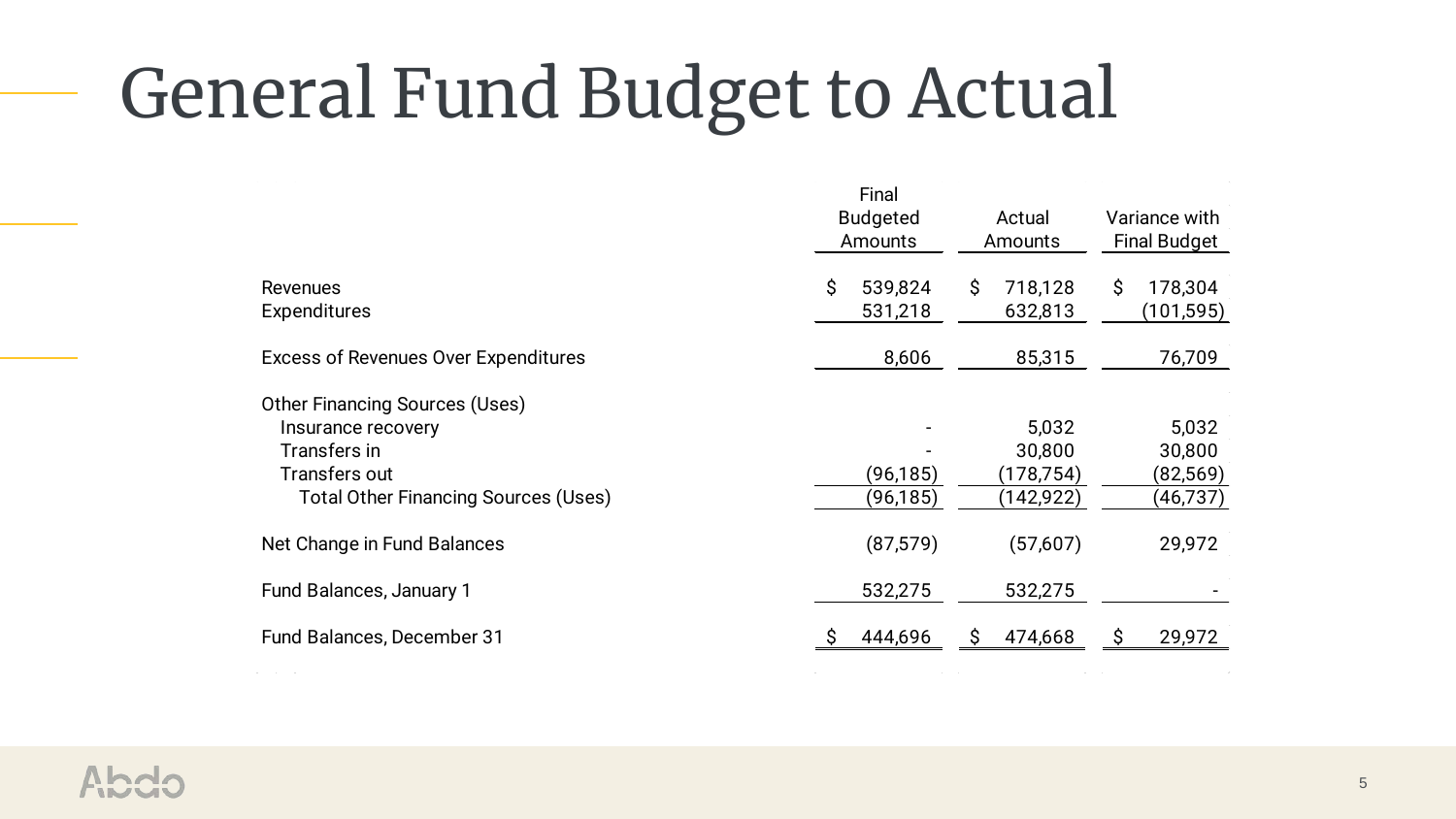# General Fund Revenues by Type



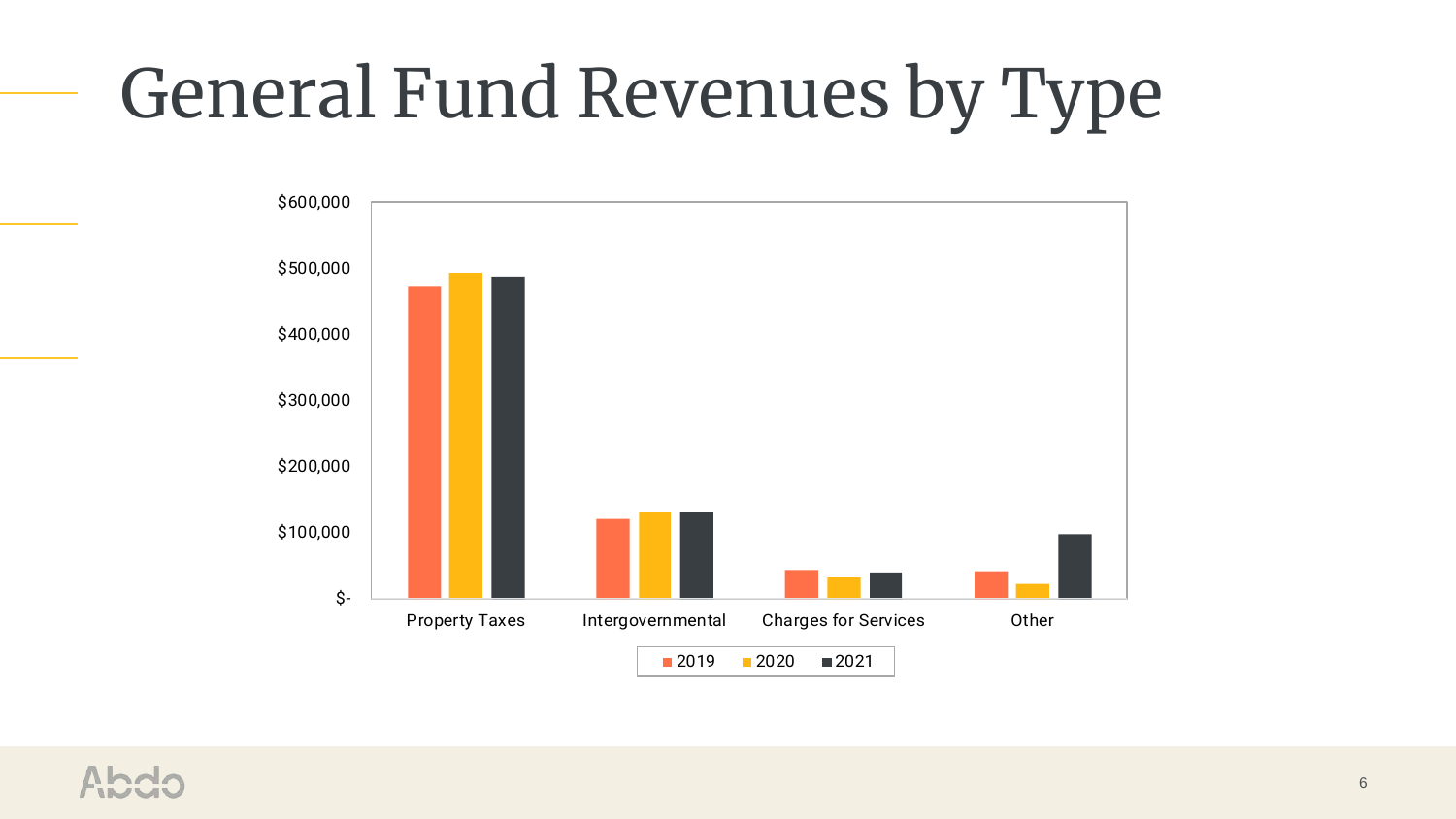# General Fund Expenditures by Type

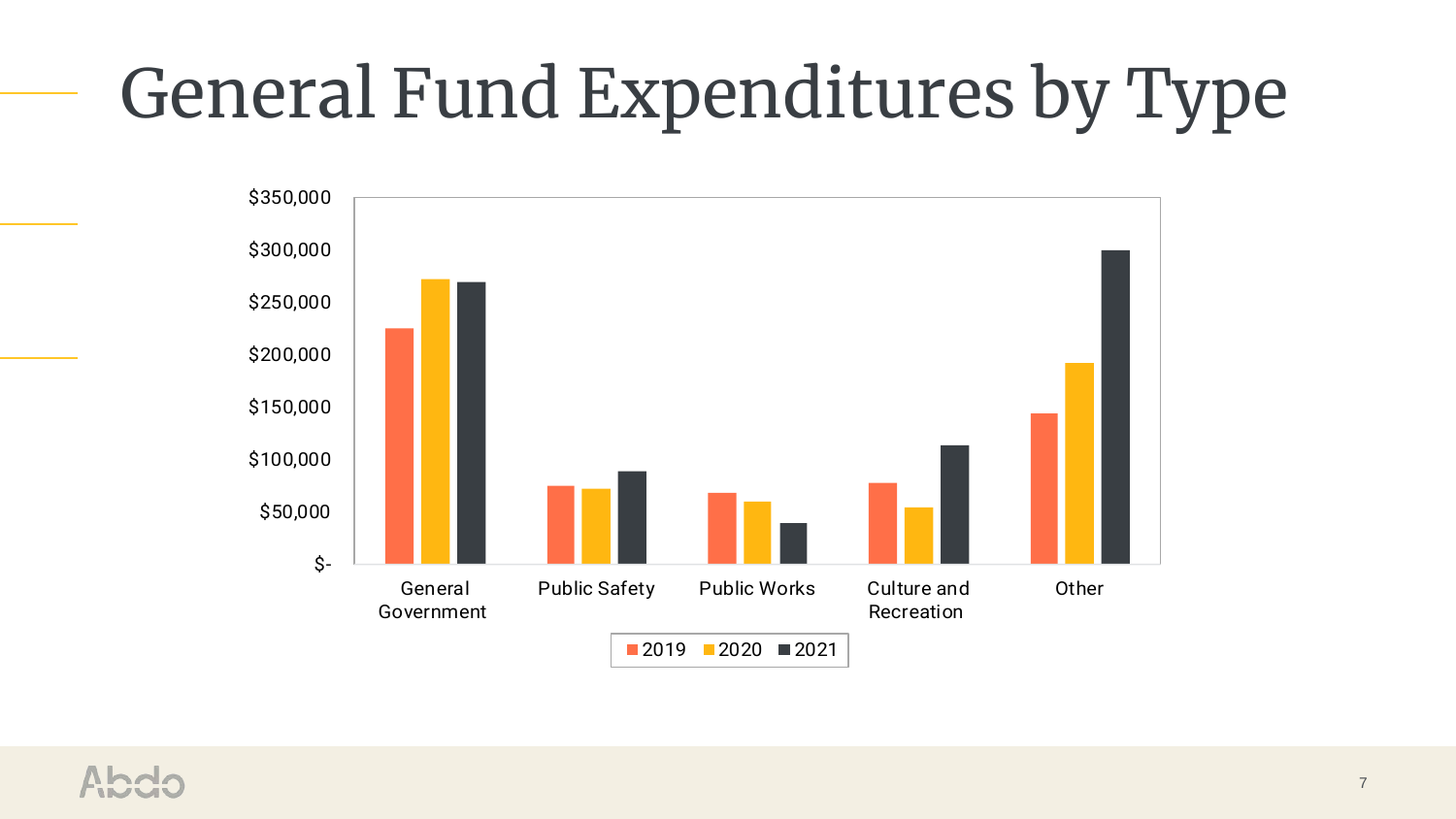

**Special Revenue Fund Balances**

#### Ahdr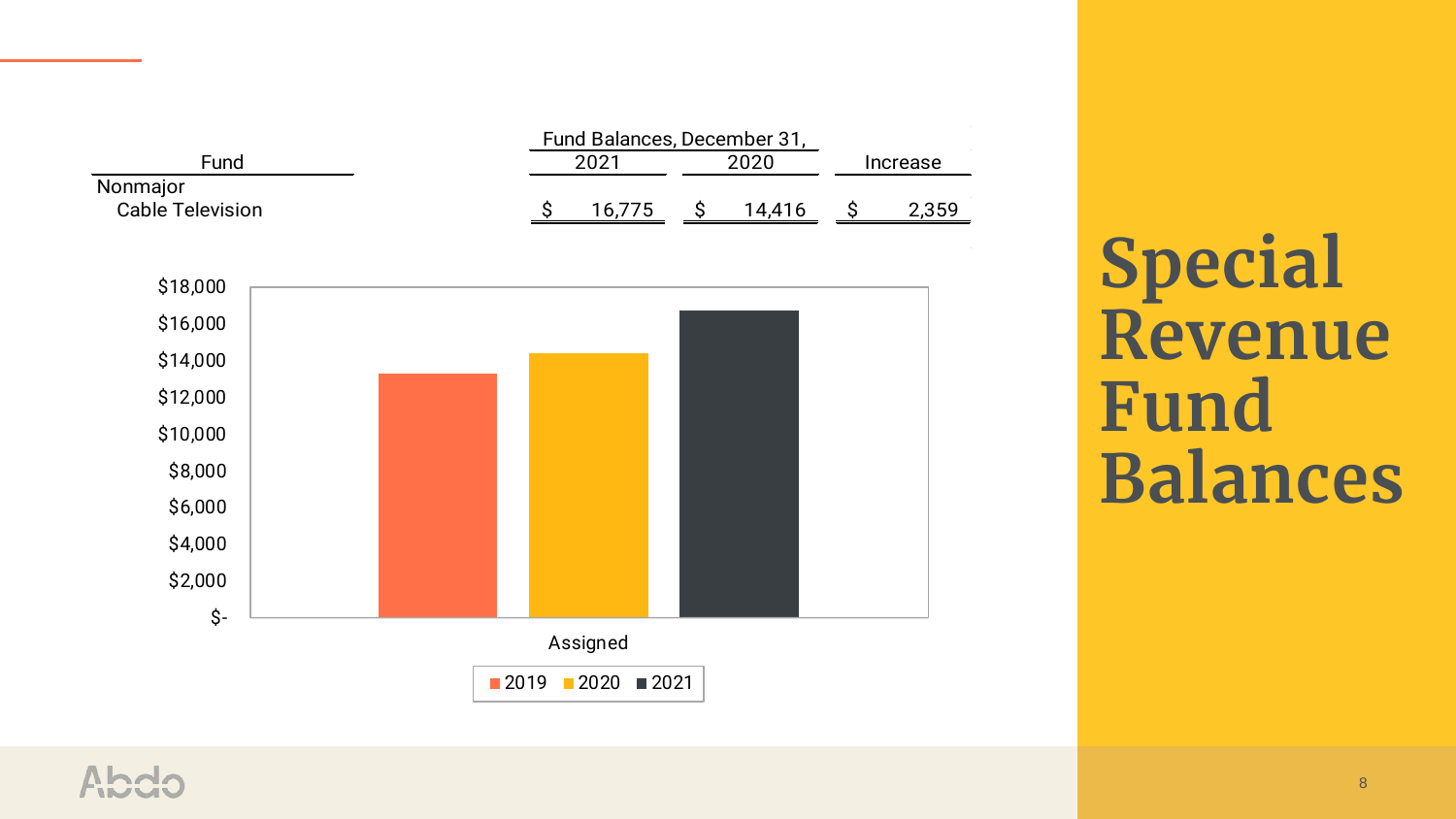|                   |      | Fund Balances, December 31, |      |           |          |        |
|-------------------|------|-----------------------------|------|-----------|----------|--------|
| Fund              | 2021 |                             | 2020 |           | Increase |        |
| Major             |      |                             |      |           |          |        |
| Capital purchases |      | 549,311                     |      | \$476,398 |          | 72,913 |
| Nonmajor          |      |                             |      |           |          |        |
| Fire equipment    |      | 14,309                      |      | 8,276     |          | 6,033  |
|                   |      |                             |      |           |          |        |
| Total             |      | 563,620                     |      | 484,674   |          | 78,946 |
|                   |      |                             |      |           |          |        |

 $\sim 10^7$ 

 $\sim 10$ 



**Capital Projects Fund Balances**

 $\alpha_{\rm{eff}}=1.00$  and  $\alpha_{\rm{eff}}=1.00$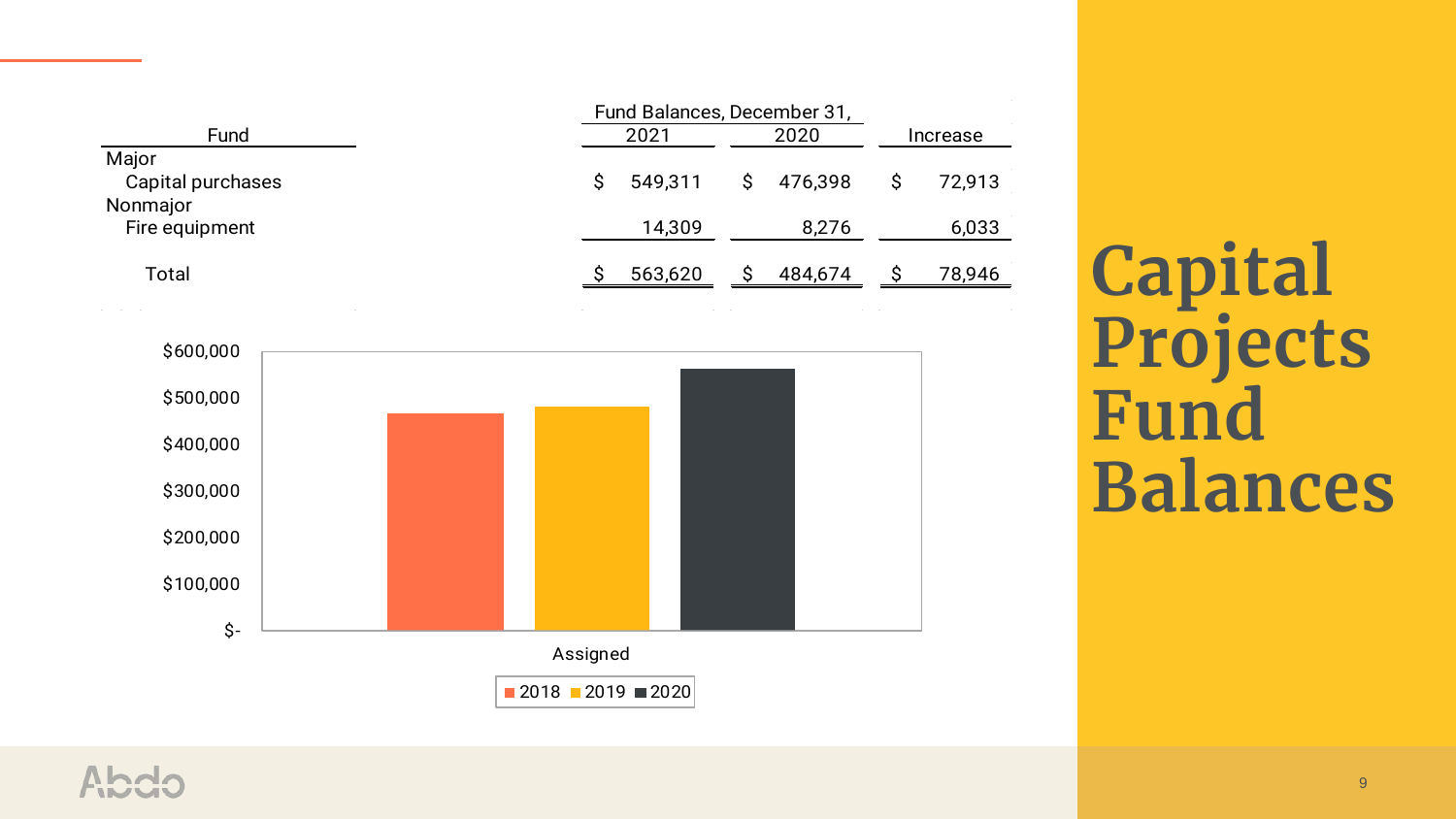|            | Fund                                                            | Cash<br><b>Balance</b> | Total<br>Assets     | Debt<br>Outstanding | Maturity<br>Date |
|------------|-----------------------------------------------------------------|------------------------|---------------------|---------------------|------------------|
| 308<br>311 | 2007 General Obligation Improvement Bonds \$<br>2018 Fire Truck | 8.797<br>(10, 883)     | 10,837<br>(10, 883) | 22,200<br>53,400    | 2023<br>2023     |
|            | Total                                                           | (2,086)                | (46)                | 75,600              |                  |

**Debt Service Funds**

 $\sim$ 



#### Abdo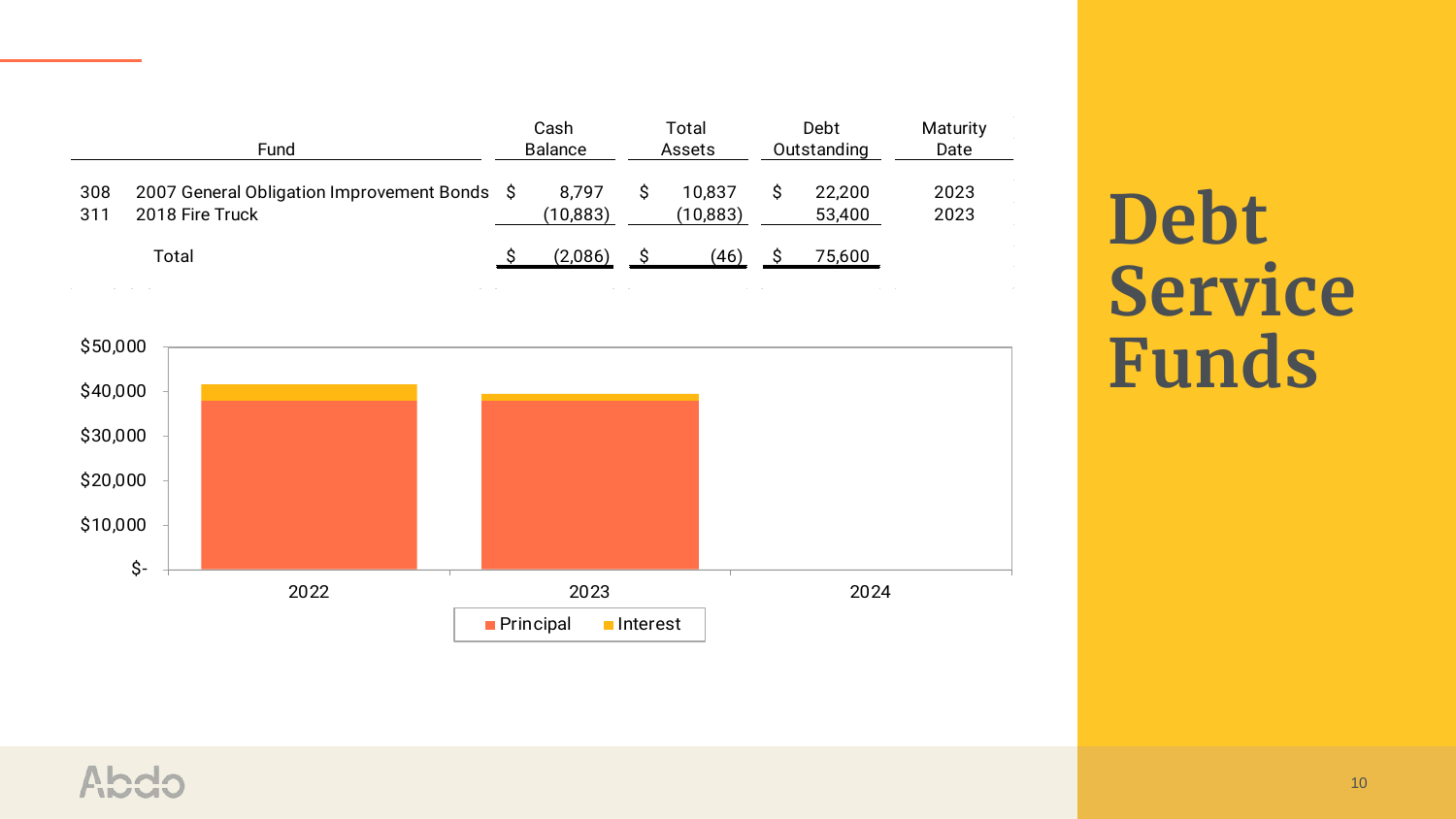

## **Water Fund**

*Cash Flows from Operations and Cash Balances*

### cbdA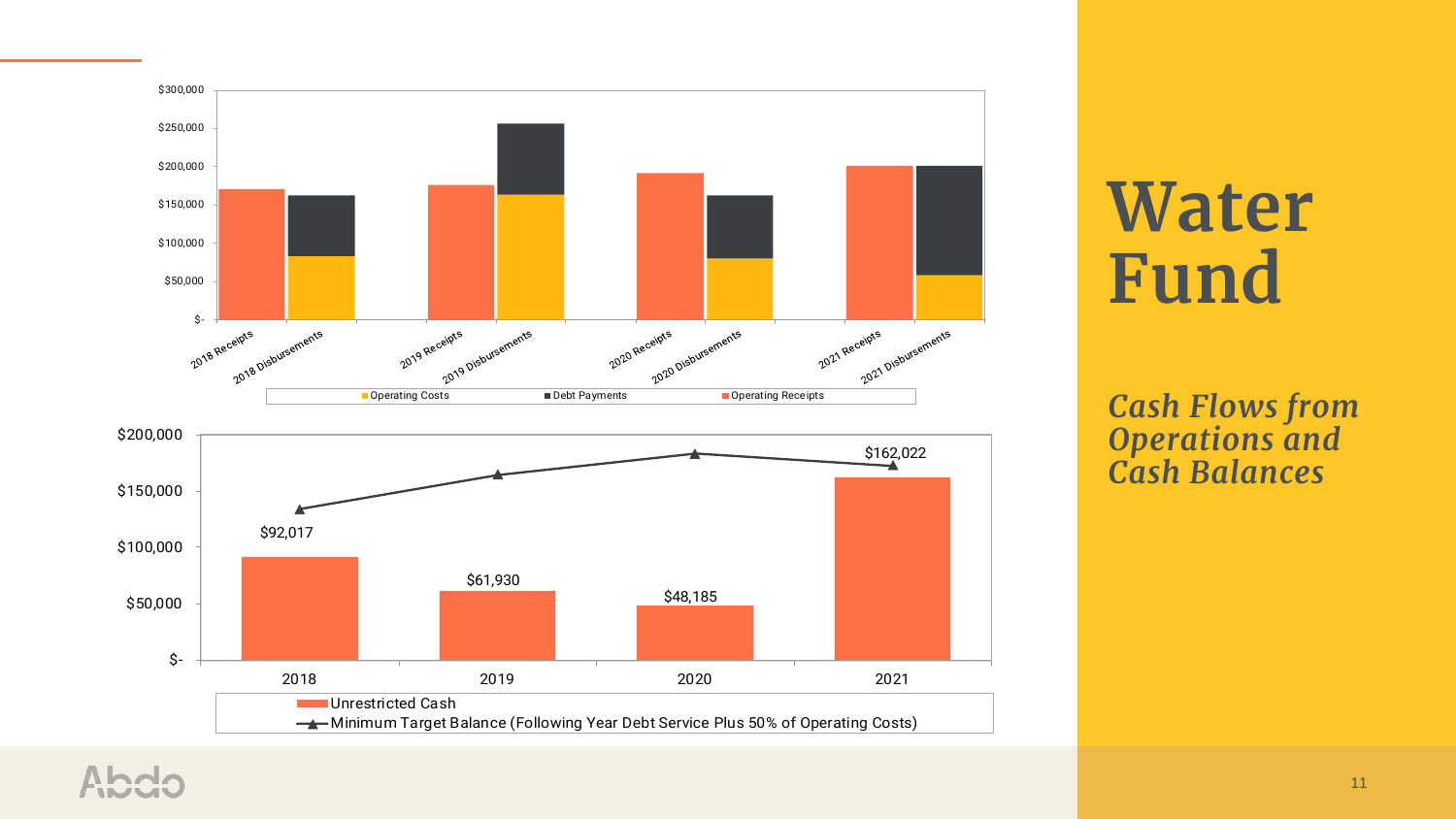

## **Sewer Fund**

*Cash Flows from Operations and Cash Balances*

#### cbdA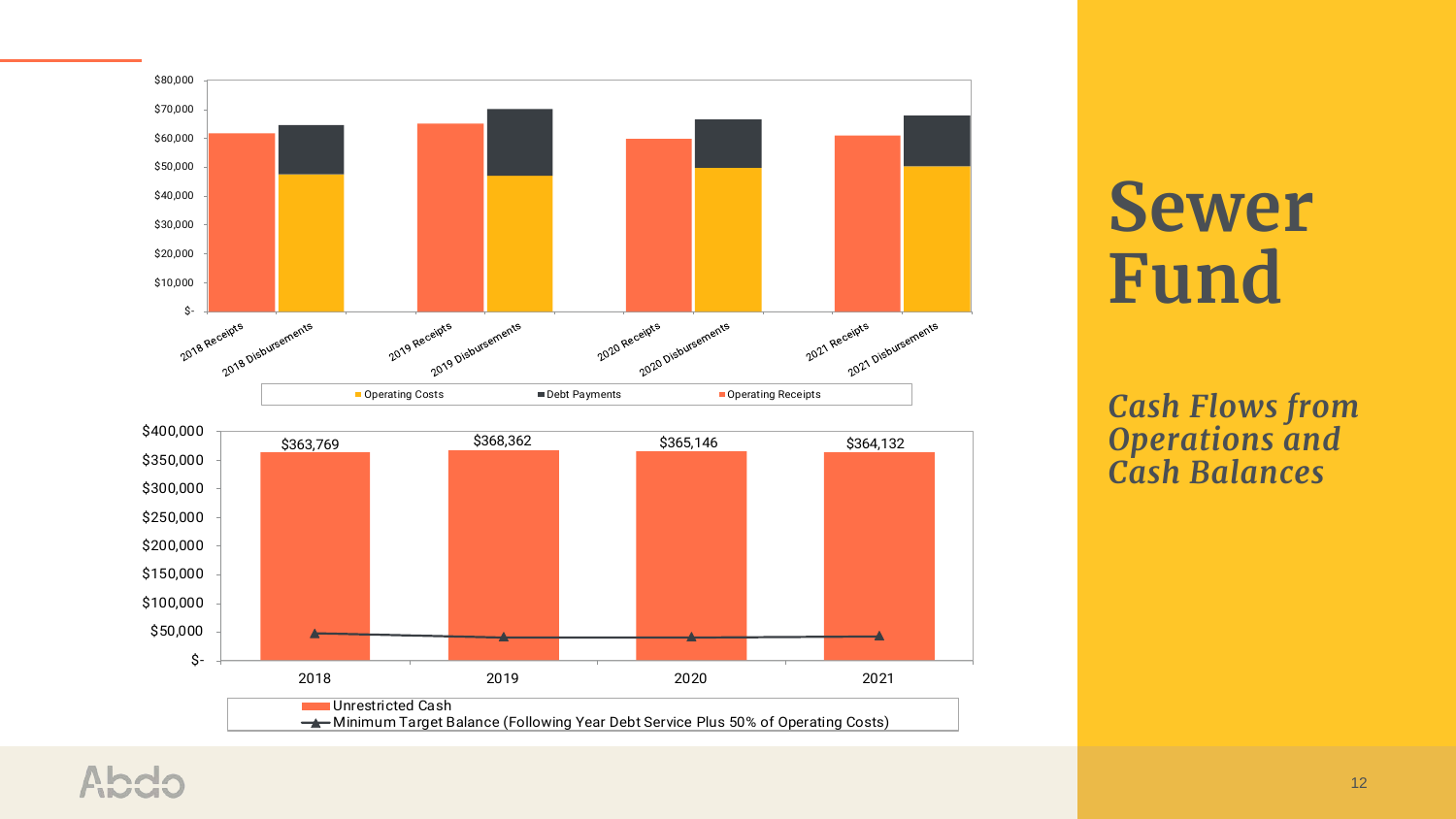

## **Storm Water Fund**

#### *Cash Flows from Operations and Cash Balances*

#### cbdA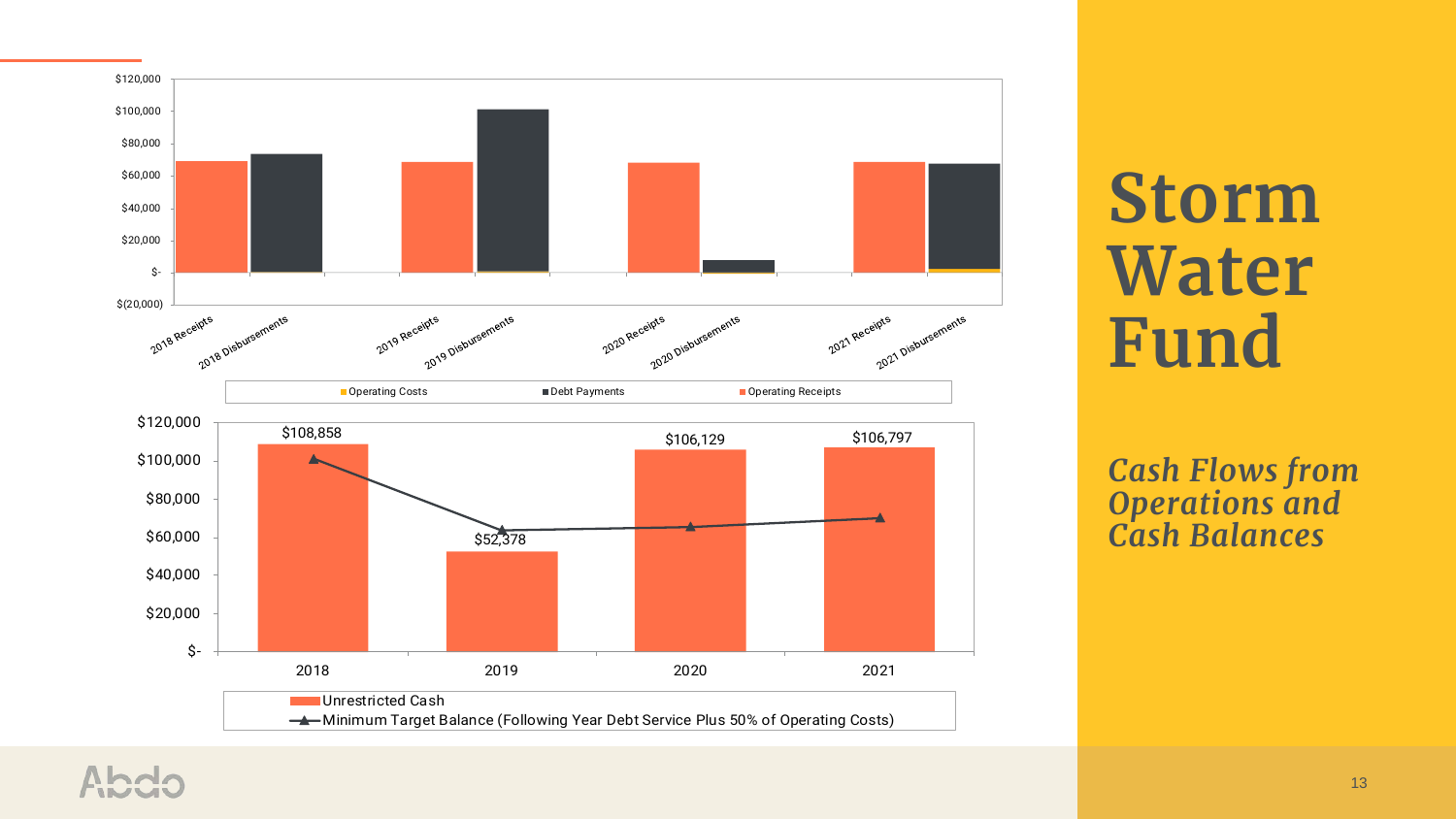# Cash and Investments Balances by Fund Type

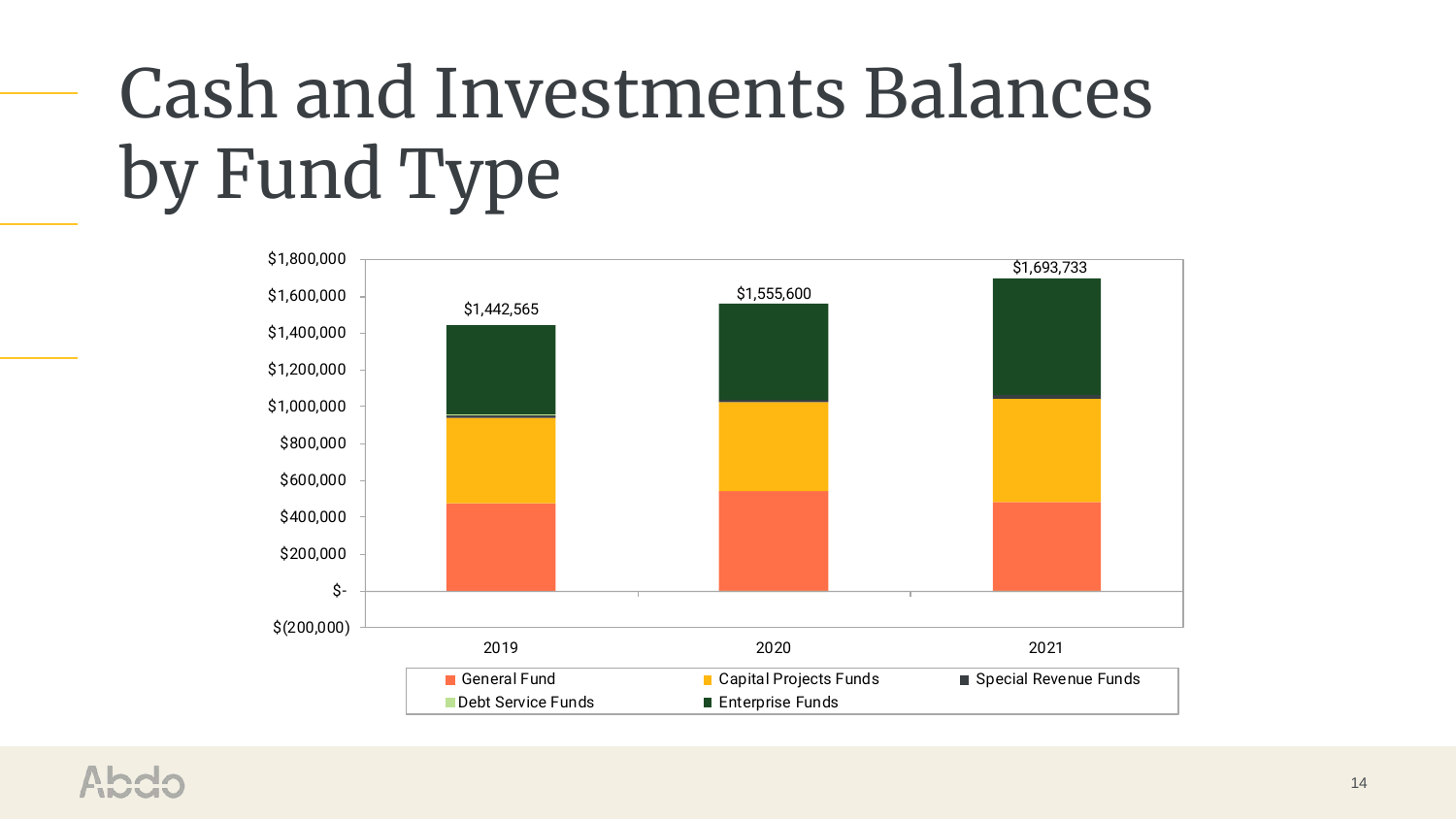### Taxes Key Performance Indicators



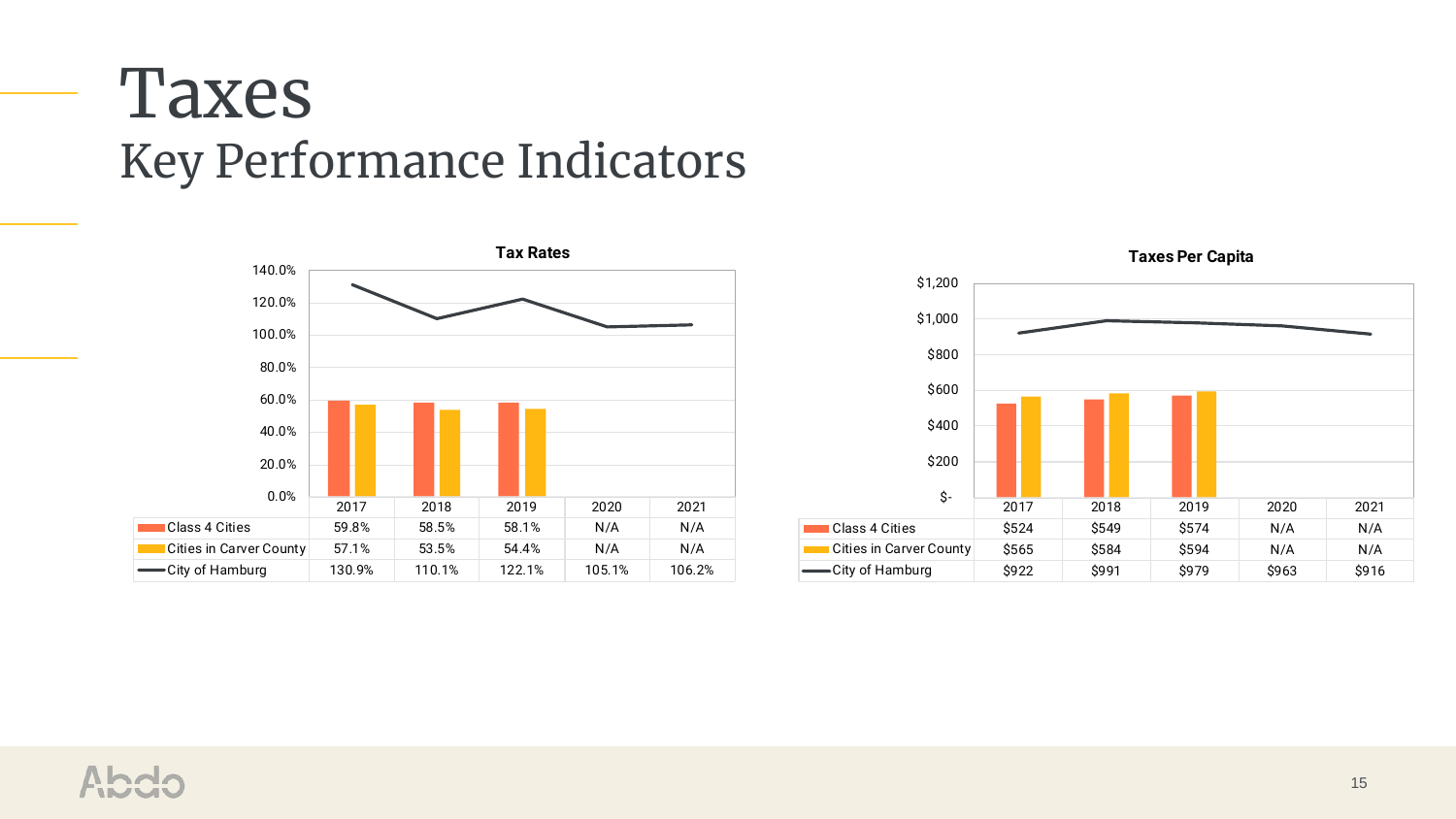### Debt Key Performance Indicators



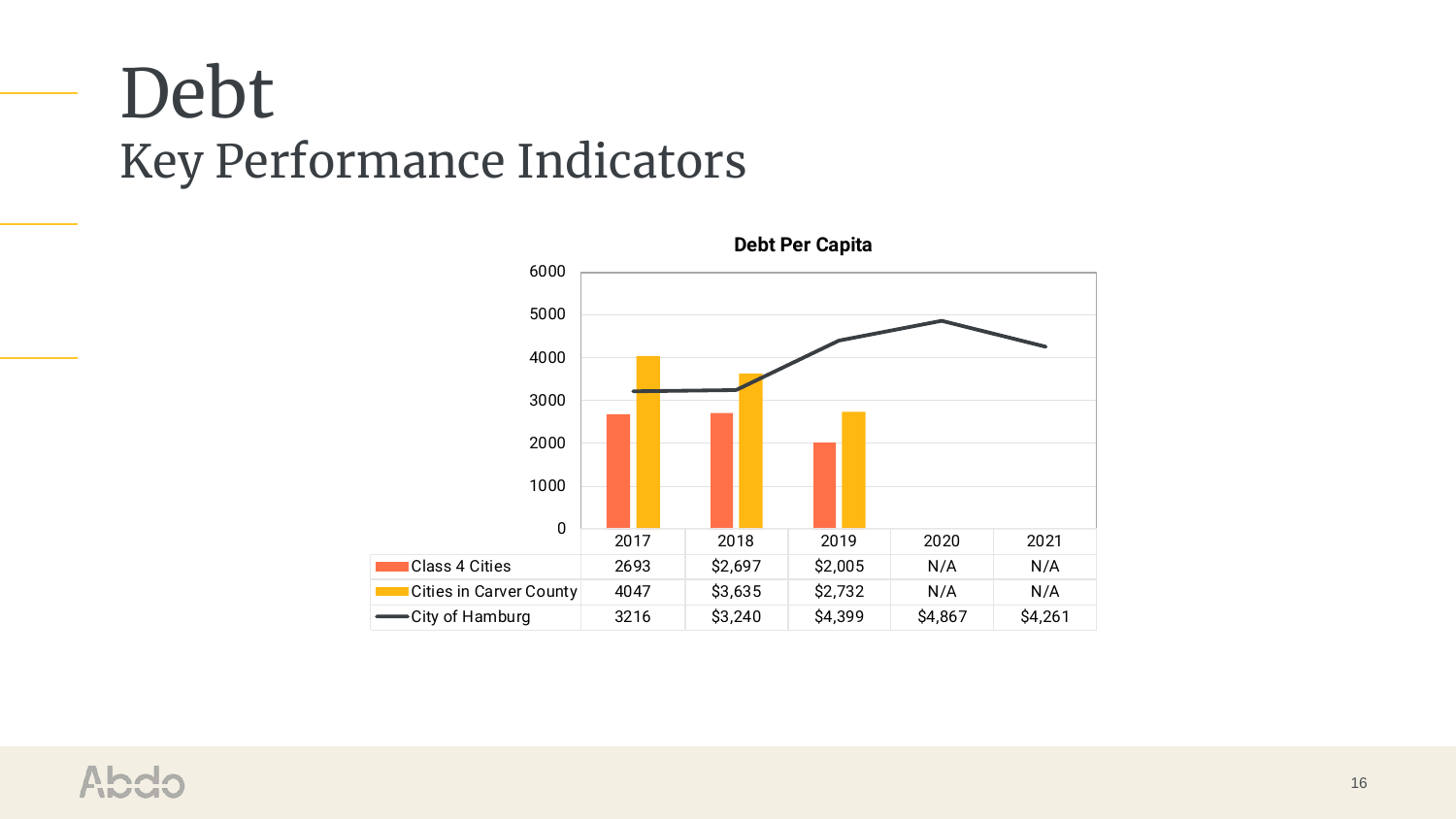### Expenditures Key Performance Indicators





### Ahde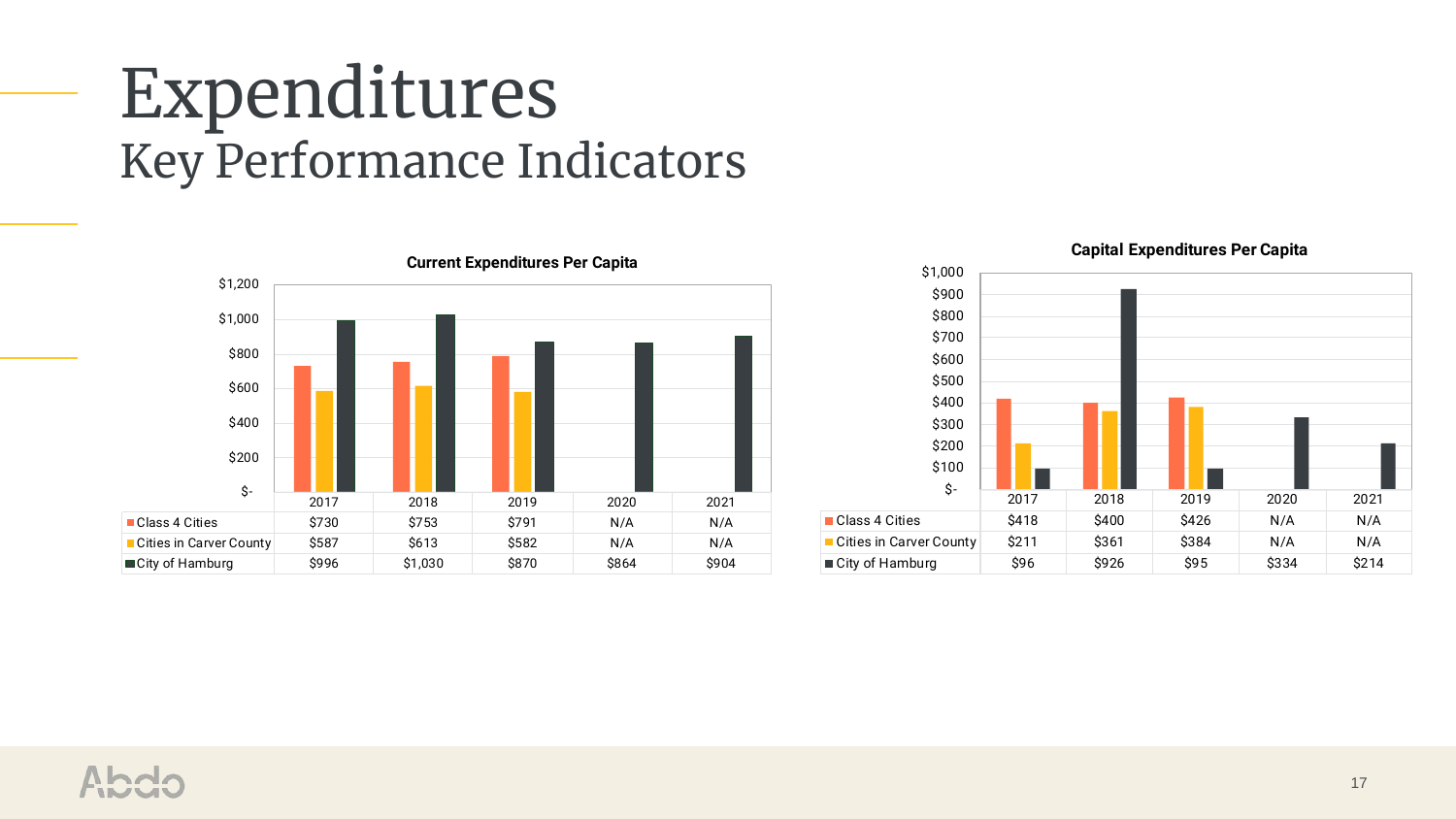### Enterprise Funds Key Performance Indicators





#### Ahde